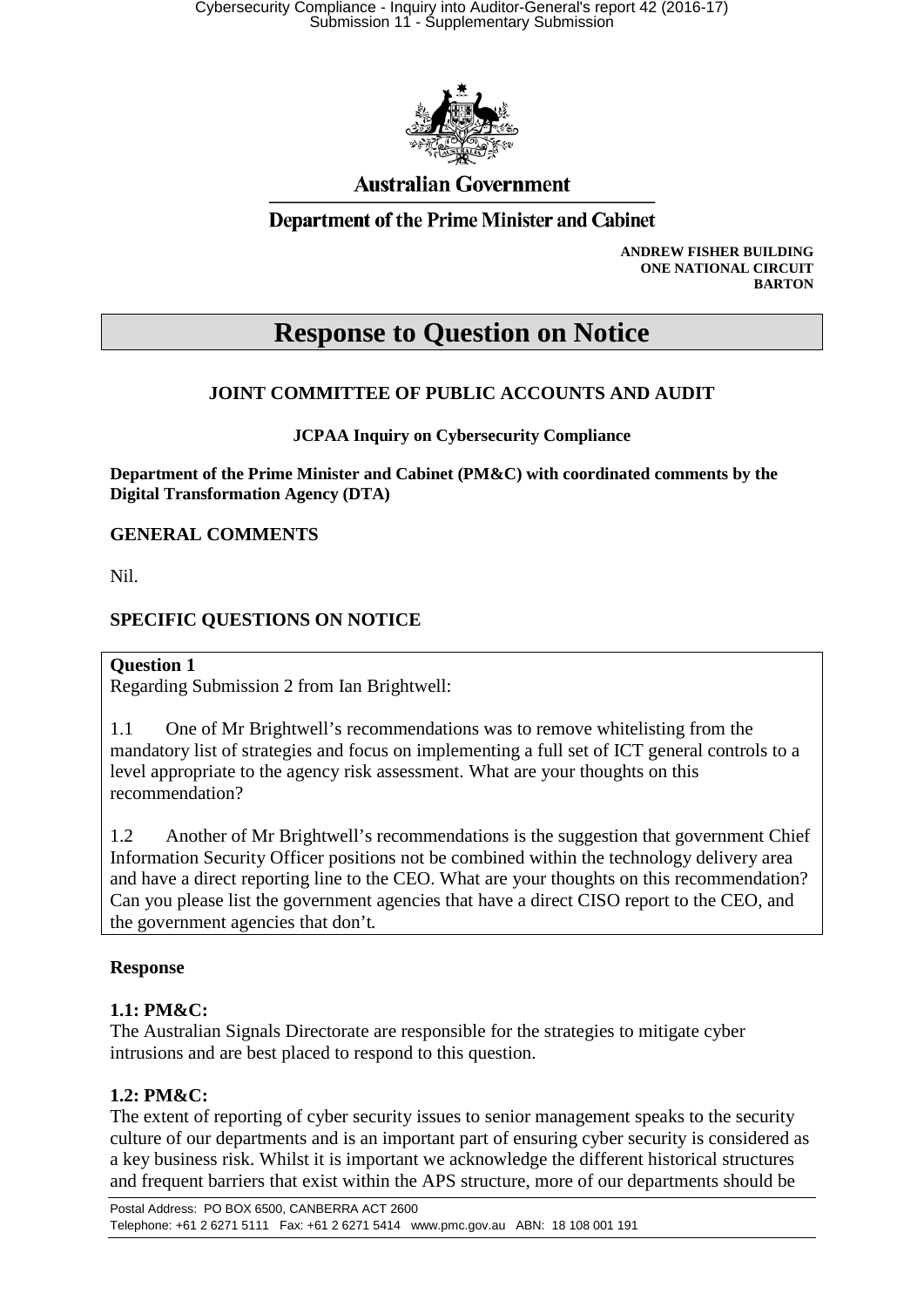looking to industry as models of best practice. The recent release of Australia's first ASX 100 Cyber Health Check indicated Australia's biggest companies are increasingly ranking cyber risk as a key strategic risk requiring the focus, leadership and governance of their boards and most senior directors. All our government departments should do the same.

## **Question 2**

Regarding Submission 3 from Macquarie Telecom:

2.1 On what basis were government agencies given exemptions from the Lead Agency Gateway Program and which agencies are they? When were they given exemptions?

2.2 Why have some agencies simply not joined the program, and which agencies are they?

2.3 Why are agencies allowed to negotiate tailored programs? Which government agencies have negotiated tailored programs and how have they been tailored? Which controls are they missing? – Please list against the agency.

## **Response**

## **2.1: DTA:**

Government granted one agency, the Australian Bureau of Statistics (ABS), exemption from the Program on the basis of the requirements of the *Census & Statistics Act 1905* and Section 16 of the *Australian Bureau of Statistics Act 1975*. The ABS was granted exemption from the Program in 2010.

#### **2.2: DTA:**

All Non-corporate Commonwealth Entities (NCEs) (formerly *FMA Act* agencies) are by default part of the Program. Agencies are required to seek formal opt out to no longer be in the Program. The ABS is the only agency that has sought or been granted exemption from the Program.

## **2.3: DTA:**

The Program allows each agency to tailor their gateway requirements to meet its needs through a lead and client agency contractual arrangement. Three lead agencies offer an inhouse gateway service while the remaining six lead agencies offer an outsourced gateway service provided by a commercial provider such as Macquarie Telecom. Lead agencies are responsible for acquiring, establishing and managing shared internet gateways. Security control arrangements are agreed to and managed under each of the lead and client agency arrangements. The DTA has no involvement or visibility of these contractual arrangements.

#### **Question 3**

Regarding Submission 3.1 from Macquarie Telecom:

3.1: Why aren't all government agencies required to comply with the Lead Agency Gateway program?

3.2: How can this be fixed quickly?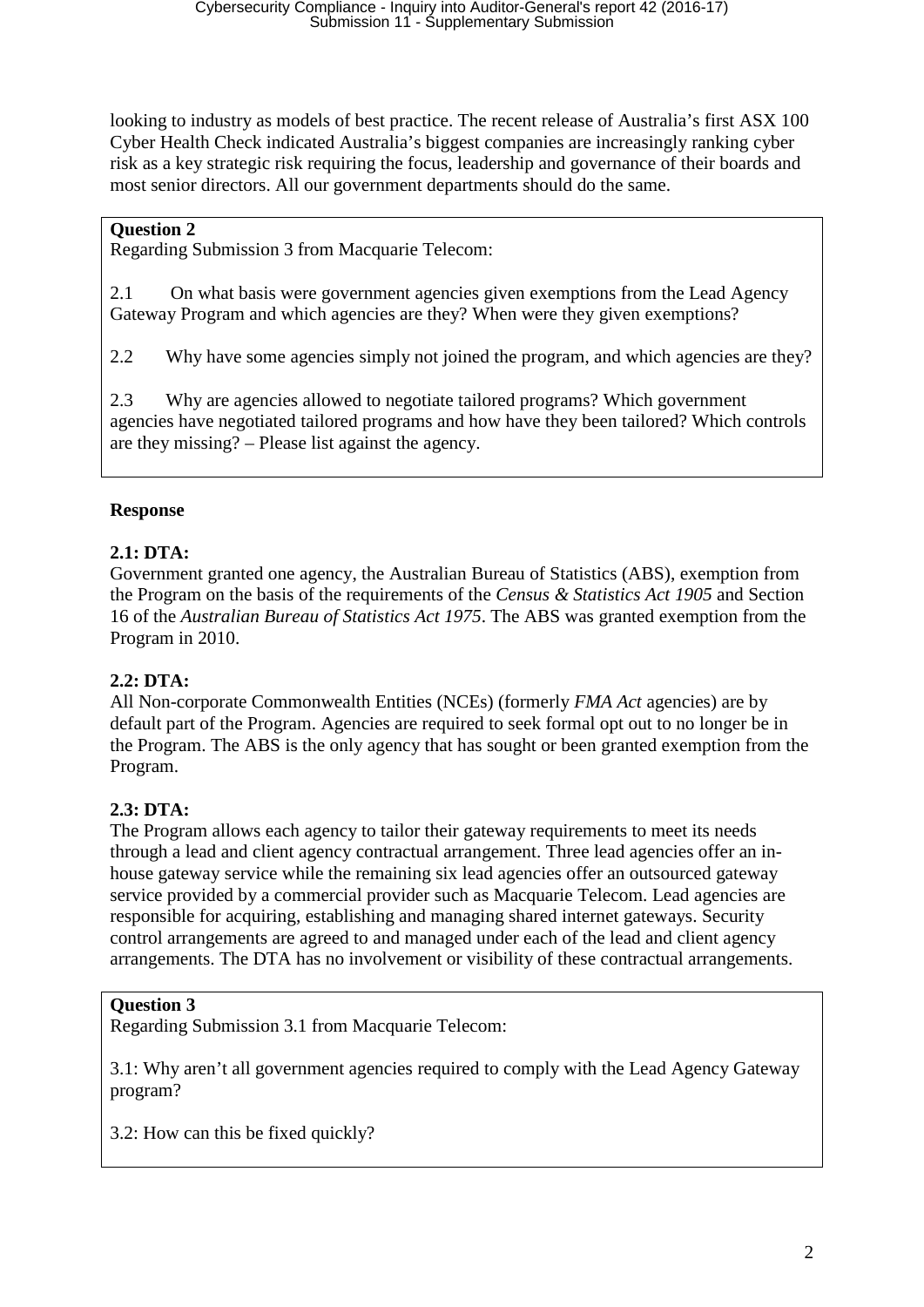3.3: Should the Digital Transformation Agency set a deadline, and what should that deadline be?

3.4: Why was the Australian Bureau of Statistics given an exemption from the program?

3.5: What are your thoughts on the recommendation that the Australian Bureau of Statistics be compelled to comply with the program?

3.6: What are your thoughts on the recommendation that government agencies accelerate their transition to cloud computing?

## **Response:**

## **3.1: DTA:**

All Non-corporate Commonwealth Entities are by default part of the Program. There are currently no formal processes to compel non-Corporate Commonwealth Entities to comply with the Program.

## **3.2: DTA:**

The DTA's Review of the Program will assess whether there is a need to continue the Program.

## **3.3: DTA:**

The Review would determine the need to change compliance or for any deadlines.

## **3.4: DTA:**

The ABS was given exemption from the Program by government on the basis of the requirements of the *Census & Statistics Act 1905* and Section 16 of the *Australian Bureau of Statistics Act 1975*.

**3.5: DTA:** The DTA will consider the ABS' participation in the Program as part of its proposed Program Review.

**3.5: PM&C**: In regards to compelling the Australian Bureau of Statistics (ABS) to comply with the Lead Agency Gateway Program, I refer to my response to Question four. If the Gateway Program is assessed as fit for purpose and will provide superior cyber security protection to that already in place, then there may be merit in compelling the ABS to comply with the program. However, doing so must also take into consideration the need for departments to individually assess and manage their unique risks and threats, and the potential for departments to become complacent once protected by a managed gateway. It is more important that departments are actively assessing and responding to the threats affecting them, than it is to apply a one size fits all approach to security.

**3.6: DTA:** The DTA is working in partnership with government agencies and with commercial providers to develop a Secure Cloud Strategy that will make it easier for government to take up cloud technologies.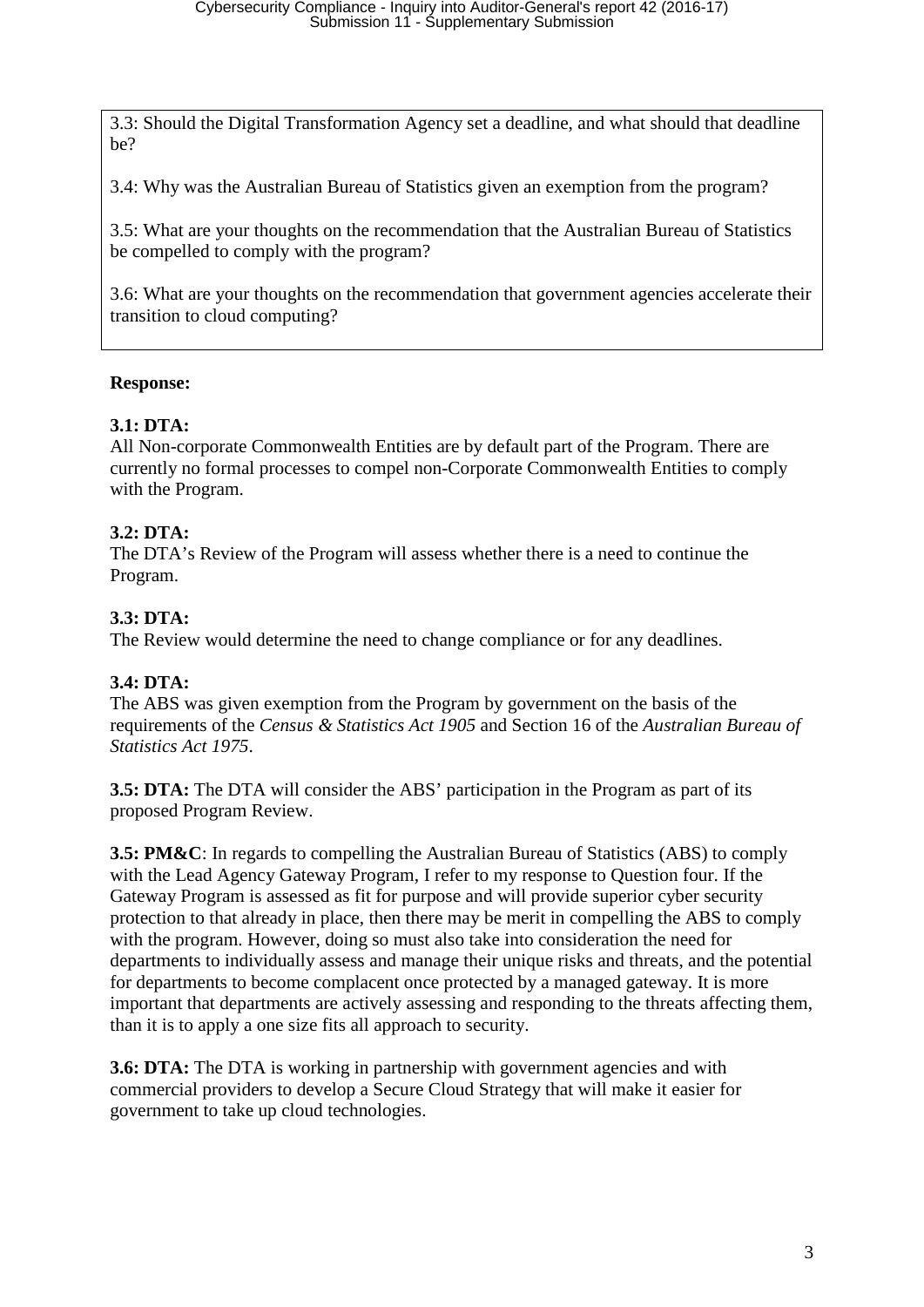#### **Question 4**

The Committee would appreciate if you could elaborate on the following comments made at the hearing:

"Mr MacGibbon: I have spoken to the DTA on the gateway program, now that it has transferred to them. I have asked them whether or not they think it is still best practice, given the fact that we are in 2017 and it was program that was fit for purpose at the time. I also asked what they thought good would look like for a gateway program. Again, going to my written submission to the committee, I often fear that an agency can be lulled into a false sense of security because it sits behind a gateway, for example, or it meets compliance of the top four or the Essential Eight and therefore all is good. I do not subscribe to the all-is-good category; I subscribe to the constant risk and how we reduce the likelihood of that risk being realised. I have spoken to the CEO of the DTA to ask that, now that it has transferred to the DTA, we do not just look at compliance with the existing program but we look to see whether that program is fit for it, as we move forward. Frankly, I would doubt that it is as fit for purpose today, now that we have many more mobile devices and a perimeter that is way more pervasive than it ever was a decade ago."

## **Response**

## **4: PM&C:**

The need to reduce the number of government internet gateways was identified as a priority under the 2009 Cyber Security Strategy. Since this time, the number of people, devices and threats to our government departments have increased exponentially. By reducing the number of gateways, the strategy proposed to "maximise efficiency, reliability and security" of our gateways. In many cases, this plan has enabled departments to consolidate resources and provided increased security. However, as I said during the committee hearing, we are always on the lookout for better ways to do business. Both criminals and state sponsored actors are constantly looking for new ways to harm us, so we must be just as agile and responsive. We must constantly test and reassess our methods to ensure what we are doing is best practice in light of our changing environment.

It is partly for this reason that the Prime Minister recently announced a new taskforce to drive fast improvement of Australia's capability and response to cyber security. In leading this taskforce, I will look to determine what 'good' actually looks like. This will include exploring approaches such as the gateway program and whether or not it remains the best possible option for protecting the valuable information our departments hold. At the same time, I have asked the CEO of the Digital Transformation Agency – Gavin Slater – to ensure this program is assessed not through compliance with the existing framework but on the framework itself, ensuring a culture of agile and responsive cyber security is what drives the agency.

## **4. DTA:**

The Digital Transformation Agency (DTA) assumed responsibility for the Australian Government's Internet Gateway Reduction Program (the Program) from the Department of Finance in December 2016 under Machinery of Government changes announced in October 2016.

The Program was approved by the Government in 2010.